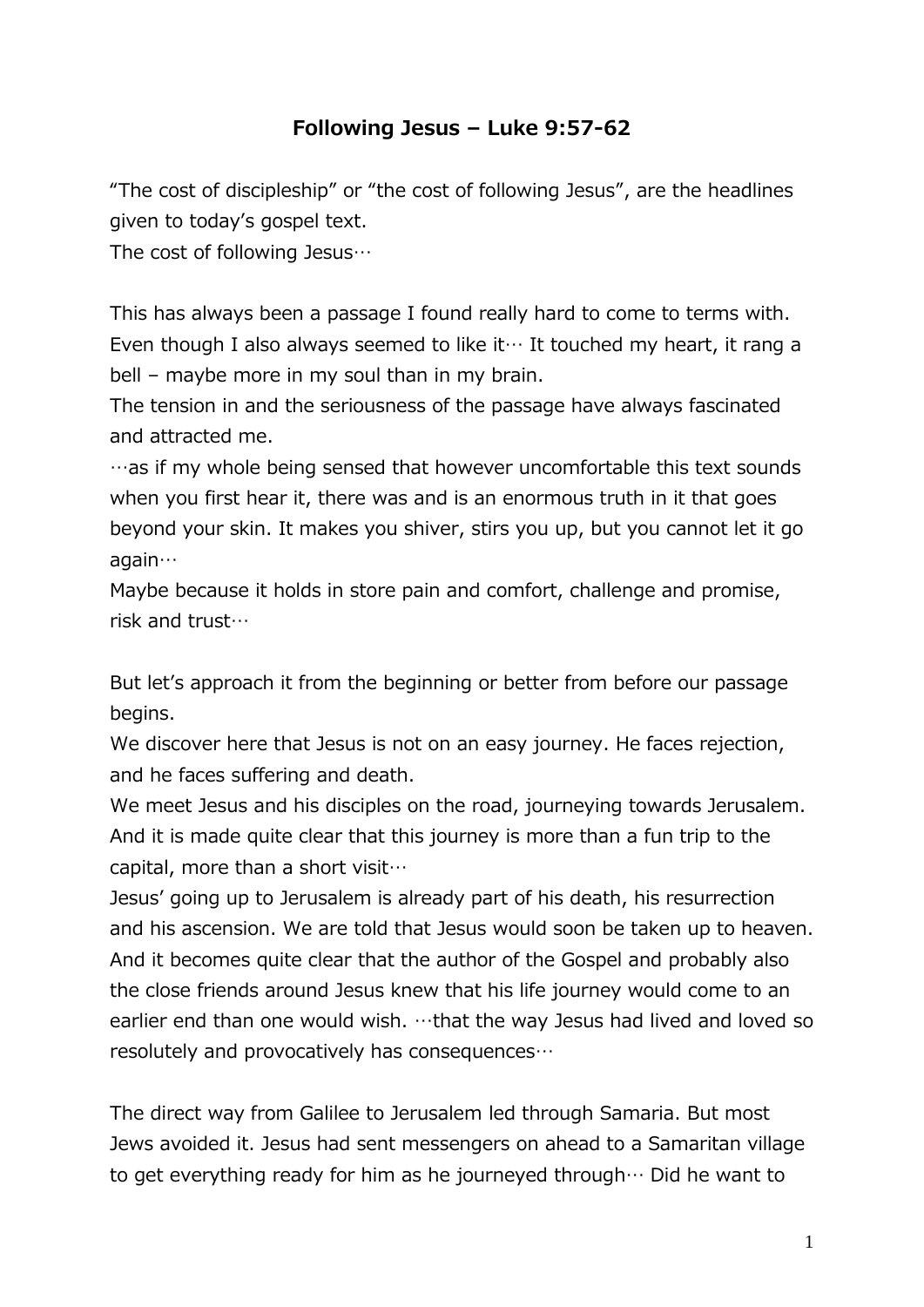stop there for a meal? Or stay the night? We don't know. What we know is that the Samaritan village community did not want to be hospitable towards Jesus.

There was a centuries' old quarrel between the Jews and the Samaritans about where to truly worship God. But Jesus had deliberately chosen to take this direct route, as if he wanted to extend a hand of friendship to a people who were enemies.

In the story, however, not only hospitality is refused but the extended hand of reconciliation and friendship was rejected.

James and John, Jesus' first disciples and probably very close friends reacted as perhaps many of us would have: they were furious. And in their anger they suggested to call fire from heaven and destroy the village…

But Jesus "rebuked" them, says the New Testament Bible, he held them back from causing harm and made them follow him to another place, where we hope, they were made to feel more welcome.

So, having just been refused hospitality and welcome by a foreign little community, Jesus was walking along the road. His friends and followers with him… and surely also a handful of all sorts of curious people.

This is, when a man – a friend? or a stranger? – approaches him. What he says sounds almost like an attempt to comfort after the rejection…

"I will follow you wherever you go." As if to say, leave these hostile villagers behind, and turn your eyes to those who are not only willing to take you in but would also walk with you the other mile.

And here happens, what makes the story a difficult one: Jesus does not simply welcome this man and his offer. Instead he warns the man of the consequences of following him:

Jesus is homeless, and to follow Jesus wherever he goes means sharing in the homelessness of "the son of man". "Foxes have holes, and the birds of the air have nests; but the son of man has nowhere to lay his head." One needs to ponder the consequences of discipleship when making a commitment!

The same principle applies to the next two incidents.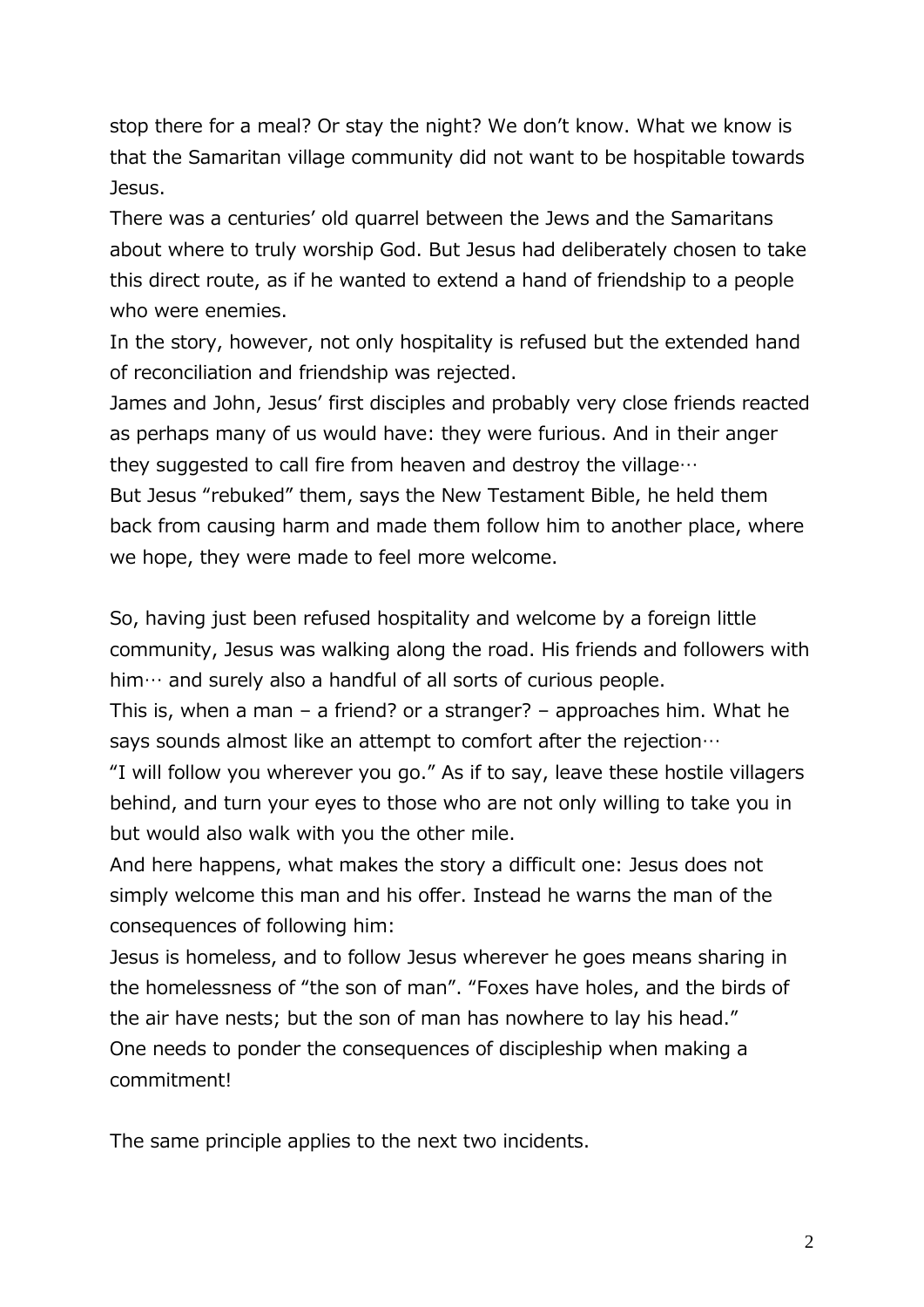Following Jesus is not a task that can simply be added to a list of other tasks, like "first let me go and bury my father" or saying farewell to those at home.

The father whom the person wants to bury was not necessarily dear or even ill. What the man is saying is that he still has family obligations which he needs to complete first.

Jesus' reply to him amounts to the fact that nothing (and not even the most important religious duty – which burying the dead in fact was in those days) should be given higher priority than following him.

Discipleship, as we discover it in these 6 verses from Luke calls for an absolute detachment from property and family. It calls for absolute and genuine devotion, then and now.

The whole text is like a warning not to follow Jesus because of the consequences this would have. Jesus has no house and asks us to be houseless, too. Jesus has no family bonds, no needs to bury the dead or say goodbye to friends and relatives, and asks us to do so, too.

"My mother and brothers are those who hear God's word $\cdots$ " he says some chapters earlier in the Gospel of Luke, when his family comes to see him and makes an attempt to approach and understand him.

No extra bonds for family, Jesus seems to say. "All who hear my word and do it, are my family…

There is a harsh freedom and a disturbing restlessness coming into our lives when Jesus enters it. He brings along a clear and straight forward alternative to the safe places, the homes and nests we all so long for. Jesus wants us to be alert, on the move, mobile, flexible, and free. But at what cost?!

When I talked to one of our church members the other day she shared with me, how much she suffered from the greed and the expectations of her family of origin back home on another continent. The very family she had run away from to save her life, health and dignity, was now expecting her to share the little support she gets here in Germany with them.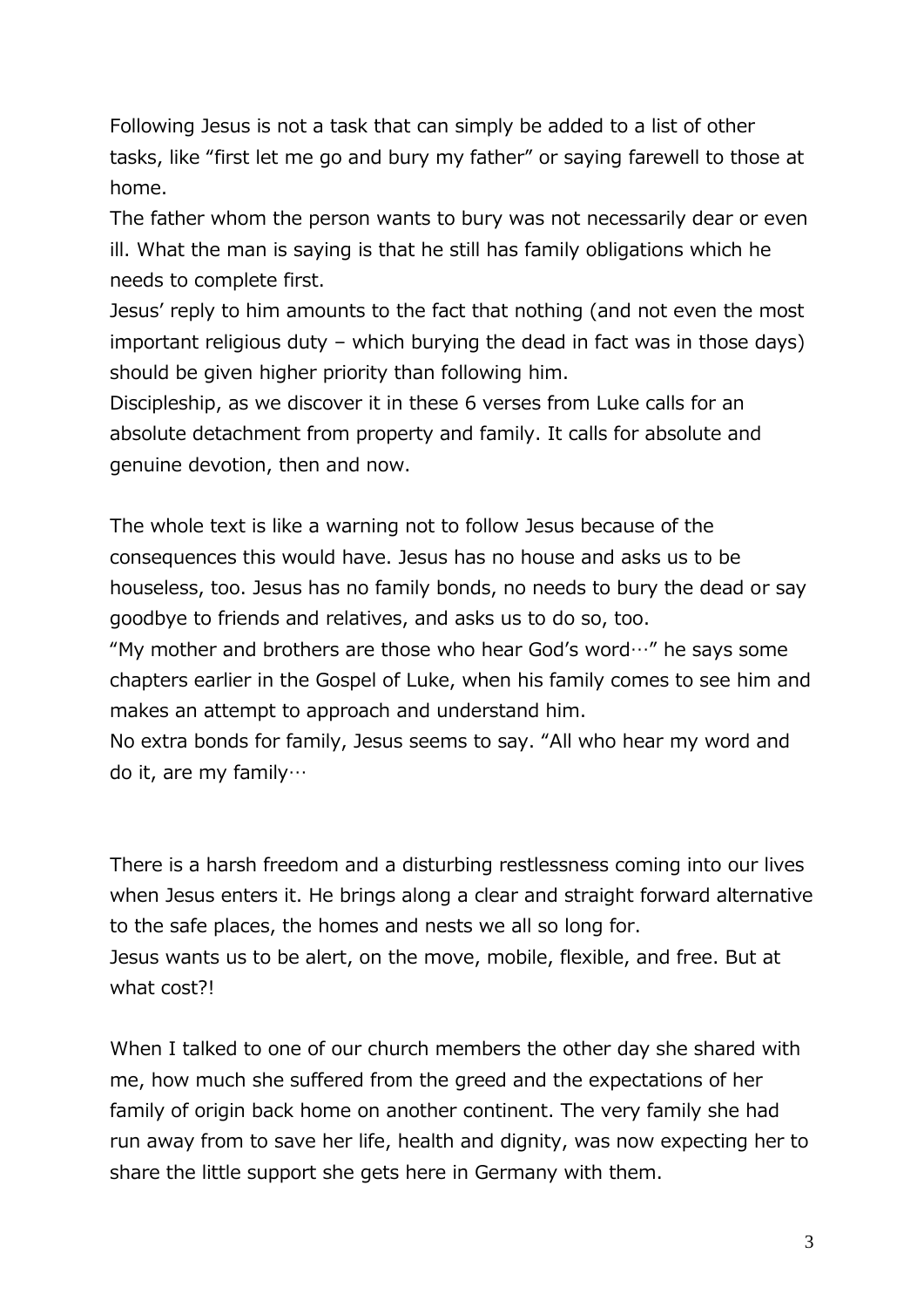Here Jesus' words about the dead burying their own dead, and the hands at the plough would probably be helpful and allow some liberating distance and healing freedom from a tradition and a culture that can literally hold us in its claws.

When we are desperately looking for a safe place and creating a home for our children, and still have to move from one place to another as many of the asylum seekers in this church do, these words about Jesus' homelessness may be of some comfort. But still… How long can a man or a woman of God restlessly journey through this world? …without a place to peacefully and safely lay down his or her head?

We cannot be totally unbound and unsheltered. We need at least a minimum of what we call home, don't we? And if it's only a temporary space that we can share with a beloved person…

 $\cdots$  or a handful of friends who I know will always be there for me – no matter what…

…or a community which welcomes and supports without asking anything in return…

I often think, my home has never been and will never be a particular house with white walls and a tiled roof, a garden and a bank account. My home is where Reiner is.

So far so good.

This may be enough for two people who travel on the same spiritual road, have a similar calling, and the same goals in life.

But what if you have children? Responsibility for lives entrusted to you by God?

Have they not deserved a stable home, love, care and safety?

And I share a secret with you: my older son Jacob would probably say Yes to love, care and safety which shaped is personality tremendously, but he couldn't be bothered with houses or bank accounts. He once – when I was very much in doubts about whether we had neglected our kids being both pastors… - said to me: You have given us all and that is enough. Can you imagine how relieved I was?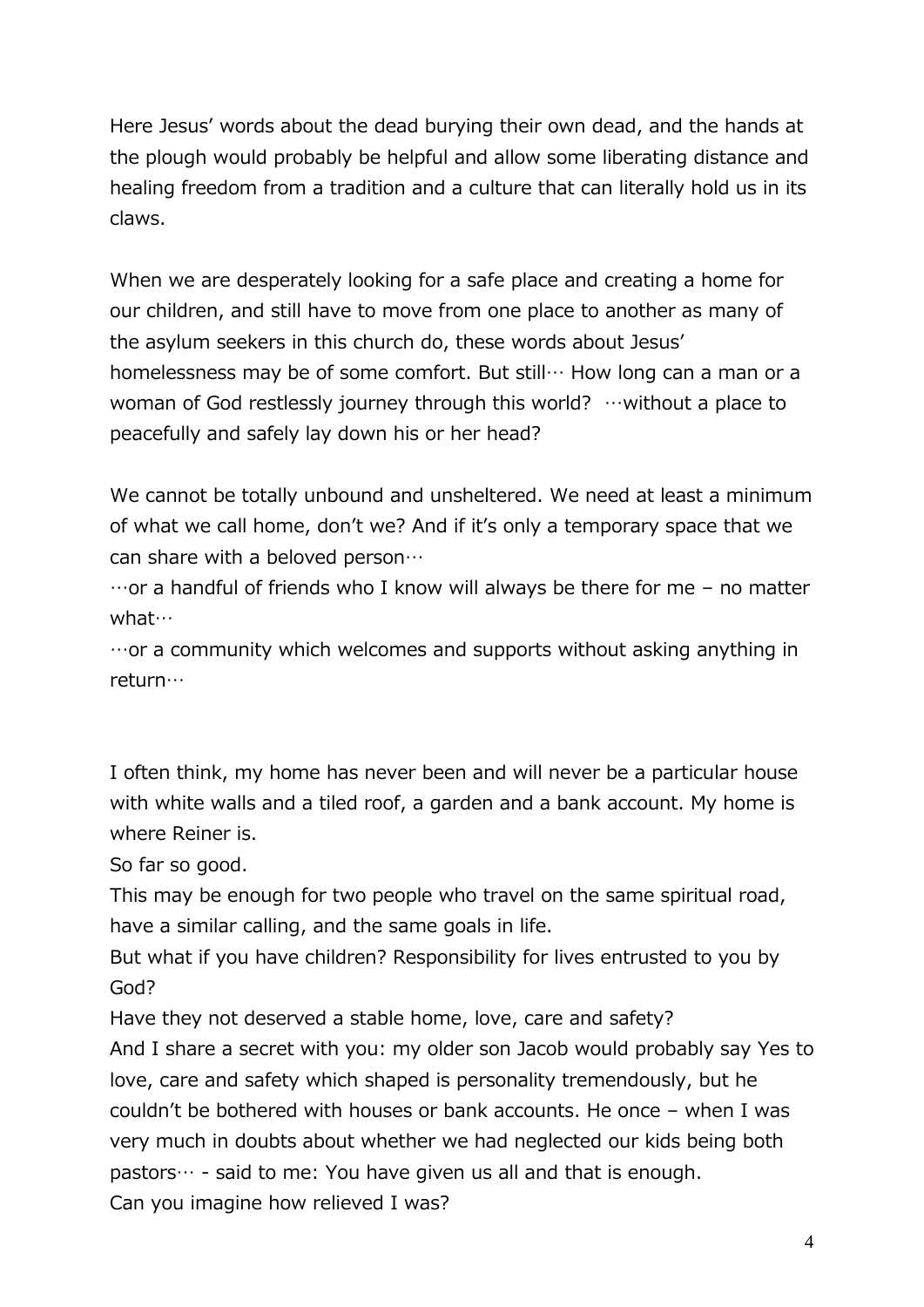But back to the Bible:

have God's people not always been on the move?

Abraham and Sarah, Jacob, Joseph, later his brothers, the Israelites on their way to the promised land, and later, much later in exile when they were longing to be able to go back home…

And don't we have both elements in all these stories: the desire to be at home somewhere and stay, and the restless longing to move on to a better place?

…better because of the food there, the jobs, the health care and the schools.

…better because of the democracy there, the economical situation, and the social welfare system.

…better because of religious freedom, political tolerance, and a better status for women.

…better because… - and you may add to this list as much as you like…

There are so many reasons that can call us out to move on and seek a land where we can do the work of God. But there is also always this deep human desire to find a home and be safe. We all seem to have two sides: one is adventurous and seeks the new, and the other would like to settle and rest where milk and honey flow…

And maybe none of our lives is forever taking place on one of the two sides. Nobody can forever be on the move. And nobody can always remain in one single spot. Nobody can forever be homeless and alone, and nobody can always be surrounded by family and friends. Nobody can always hold fast. And nobody can always let go.

Our lives are both: rest and risk, safety and adventure, stillness and movement.

Maybe there is an option to learn from the OT poet that there is a time for everything… a season to settle and a season to travel…

And if we take a closer look at Jesus' life, we can find both: the places where he rests and stays, and the roads on which he travels and is on the move. Following him, living according to his call, and working for the kingdom of God in this world, is probably a lifetime of deciding when to do what: stay or leave, rest or travel, risk or ensure…